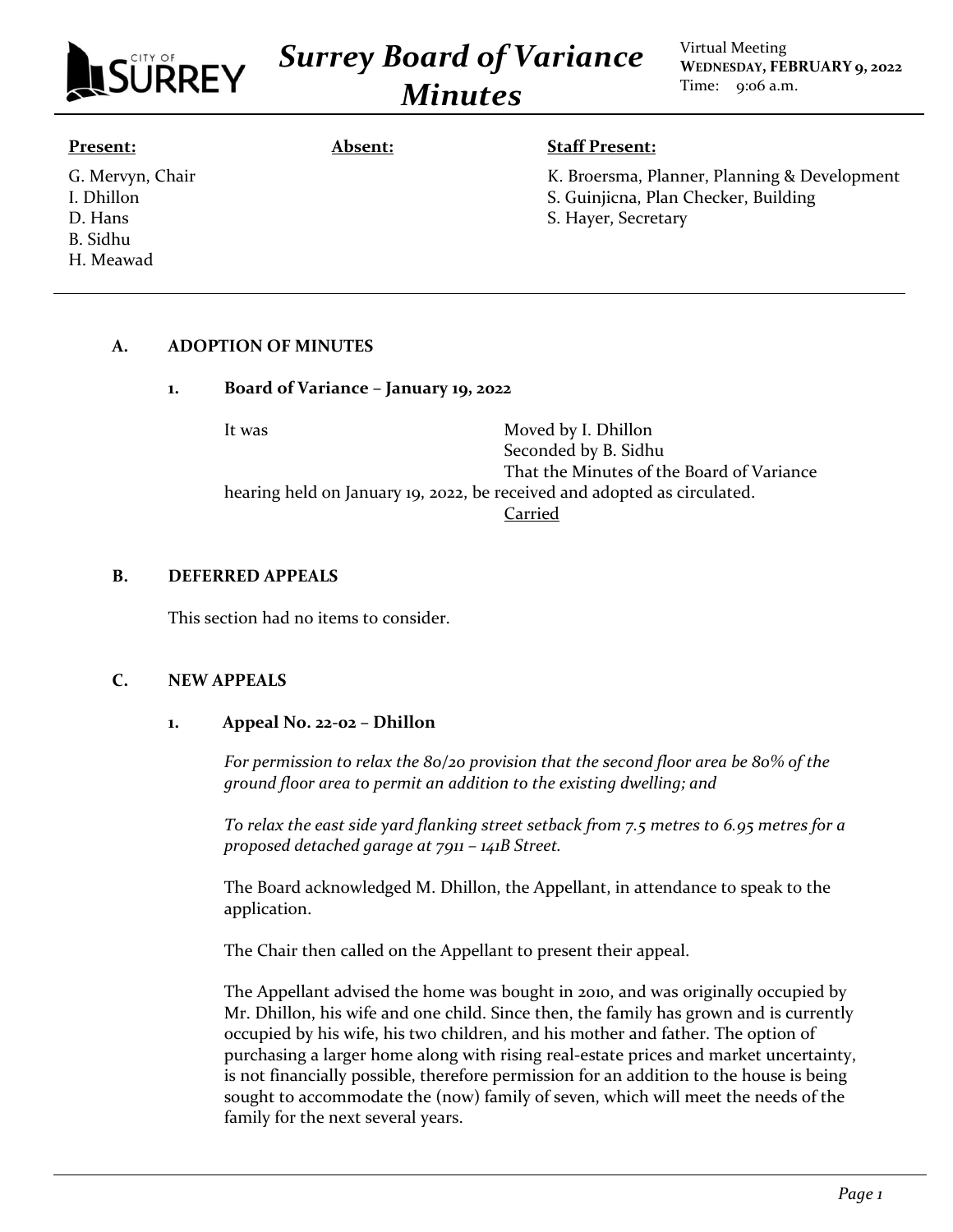In addition, a setback variance from the flanking street (141B Street) to the existing concrete pad for a three-car garage is also being sought as the garage pad is setback 0.55 metres short of the 7.5 metres required setback. Relocating the footing wall to meet the required setback would defeat the purpose of reducing building costs and would make it impractical to build the garage.

In response to questions from the Board, the Appellant made the following comments:

- The Appellant confirmed the drawings reflect current photos taken of the site by the Chair.
- The Appellant acknowledged a Stop Work Order was placed on the property in 2012, after extensive construction was carried out without the appropriate permits. The Appellant takes full responsibility for not being aware of the building regulations and guidelines at the time and has taken the necessary steps by consulting with Planning and Engineering staff to correct all outstanding issues and to finish the project in accordance with the required regulations.
- The Appellant confirmed the addition on the first floor is being occupied by the Appellant's grandparents and daughter. The second floor is being occupied by the Appellant, the Appellant's wife and other two children.
- The Appellant discussed the need for the variances with the surrounding neighbouring property owners, who have all signed a letter in support of the application.
- The variance to relax the 80/20 Rule was applied for and approved by the Board in 2016 but did not commence due to the financial burden caused by an unforeseen long-term illness in the Appellant's family. The Appellant resumed work on the project in 2020 by consulting with Planning and Engineering staff on options available as the original approval by the Board in 2016 had expired.

The Chair confirmed that there were no persons present to speak to the application and that one piece of correspondence in opposition had been received in response to the notification regarding the appeal.

Concerns expressed by the neighbors included the removal of two mature trees, limiting privacy for surrounding neighbours and the potential for changes to the construction following the final inspection, e.g., the restricted conversion of the home to include a suite.

In response to correspondence from the neighbours and further questions from the Board, the Appellant commented:

- The Appellant has addressed the Stop Work Order, all the necessary steps have been taken and will continue to be taken in order to ensure the appropriate permits have been issued and construction complies with all regulations. The Appellant has consulted with Engineering and Planning staff on multiple occasions to ensure all works comply under the Zoning Bylaw.
- A Watercourse Report was required and completed due to the presence of a ditch on the northern side of the building. The watercourse is clear of fish.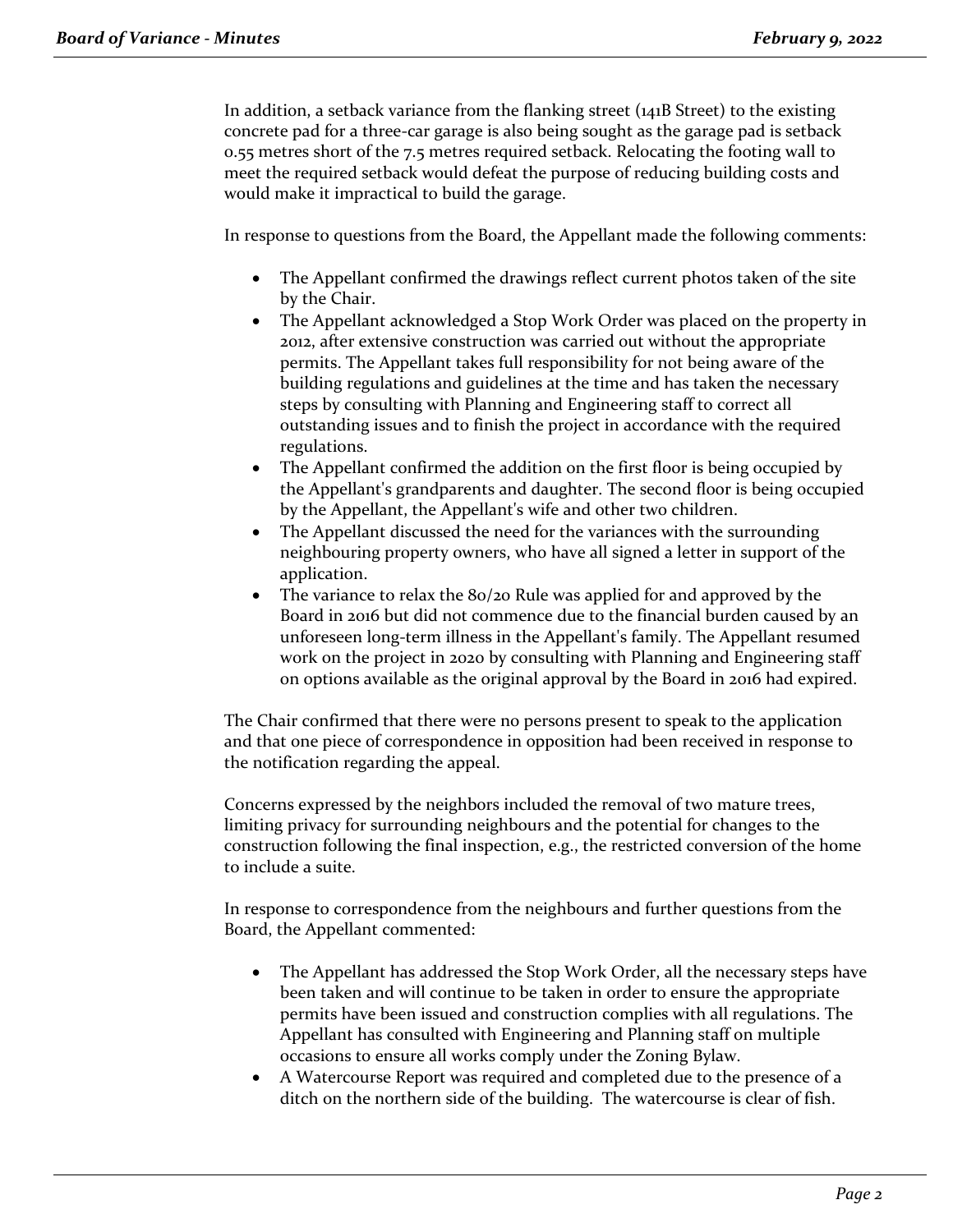- Staff required a comfort letter be provided by an Engineer, which was provided.
- City Officials from the Tree Department assessed the trees on the property. The trees were accessed healthy, and a damage deposit was provided.
- Concerns relating to privacy for the neighbouring property at 14155 79 Avenue have been addressed, as the property owner signed the Comfort Letter advising support for the proposal if it conforms with City Bylaws.
- Constructing a two-car garage would either require trenching and demolishing the existing pad and retaining wall in order to construct a new foundation wall or constructing support beams on the pillars on both sides to build a non-load bearing wall. Both options come at a significant cost with wastage of materials and resources.
- The Appellant has no tenants and there is limited availability of on-street parking. Constructing a three-car garage will allow the Applicant to park three of their six cars in a secured garage on the property.
- An Engineer has confirmed the foundation is sound and secure to support the walls.

In reviewing photographs of the site and the floorplans, Members of the Board made the following comments regarding the requested variance:

- Construction must begin or the permits must be obtained within two years of the Boards decision, if that condition is not met, the Board's decision will expire.
- Although this appeal was considered by the Board in 2016, the Board at present is comprised of different members and are viewing this appeal as a new appeal. A decision does not need to be based on the previous appeal from 2016.
- Both aspects of the appeal do not have to be considered together, two motions can be carried to separate and address both aspects of the appeal individually.
- The 80/20 Rule is creating undue hardship and unless the existing structure is significantly altered by demolishing the front of the home, there is no option that would fulfill the requirement of the 80/20 Rule.
- Work proceeded without permits in 2016. If the work had been constructed with the appropriate permits it would have been determined at an early stage, before the concrete had been placed, that the setback did not meet the requirement of the Zoning Bylaw. However, undue hardship is now present as the foundation work has been completed, and if the Appellant were to pursue other options, it would disturb the area and could potentially harm the nearby ditch.
- The variance is for 0.55 metres and will not shadow the lane.
- Sincere impression from the Appellant that he is genuinely wanting to comply with City requirements and understands his past mistakes.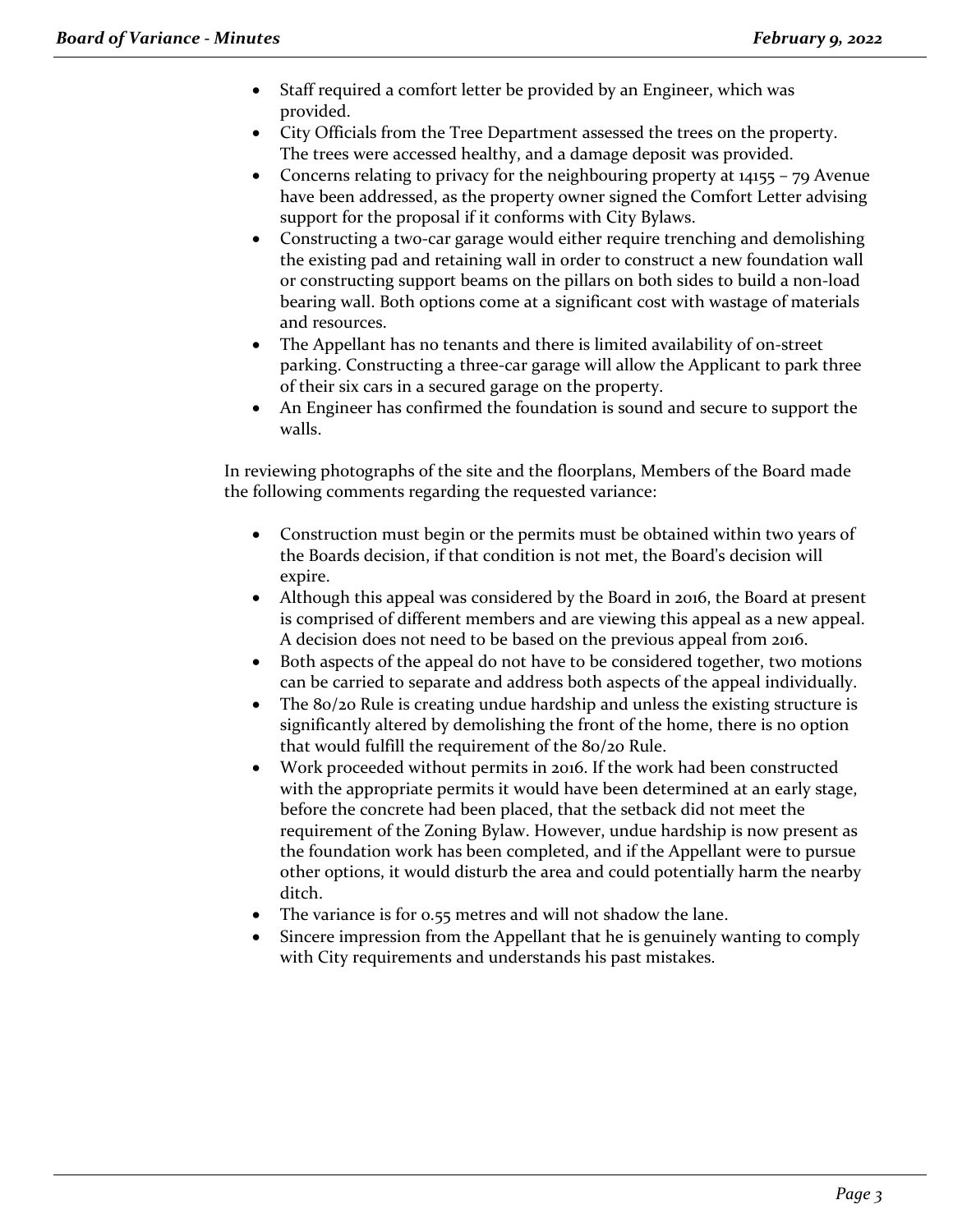It was Moved by I. Dhillon Seconded by B. Sidhu That the Board finds that undue hardship would be caused to the Appellant by compliance with the Zoning Bylaw and orders that Appeal No. 22-02, permission to relax the 80/20 provision that the second floor area be 80% of the ground floor area to permit an addition to the existing dwelling, as presented to the Board, be allowed.

Carried

It was Moved by I. Dhillon Seconded by D. Hans

That the Board finds that undue hardship would be caused to the Appellant by compliance with the Zoning Bylaw and orders that Appeal No. 22-02, to relax the east side yard flanking street setback from 7.5 metres to 6.95 metres for a proposed detached garage at  $7911 - 141B$  Street, as presented to the Board, be allowed.

Carried

## **2. Appeal No. 22-03 – 1308559 B.C. Ltd.**

*For permission to increase the building height from 9 metres to 9.73 metres to permit the construction of a new single family dwelling at 11429 – 125A Street.*

The Board acknowledged M. Singh and P. Singh, the Appellants, in attendance to speak to the application.

The Chair then called on the Appellants to present their appeal.

The Appellants advised that the property is in the Bridgeview area and impacted by floodplain construction restrictions. Construction of a family home with 9.0-foot ceiling heights is proposed on the main floor with 8.0-foot ceiling heights proposed for the second floor, which requires a building height of 9.73 metres, an increase to the permitted height for the RF (Single Family Residential) Zone property by 0.73 metres. As a result of the floodplain limitations and height challenges for the design of the home, a variance to increase the height to 9.73 metres is being sought.

In response to questions from the Board, the Appellant confirmed they have reduced the ceiling heights and slope of the roof in order to comply and still require the variance.

The Chair confirmed that there were no persons present to speak to the application and that one piece of correspondence in opposition had been received in response to the notification regarding the appeal.

After review, it was determined the concerns expressed by the neighbors were not related to Appeal No. 22-03, as 11429 – 125A Street is a vacant property and the concerns were related to works done without appropriate permits.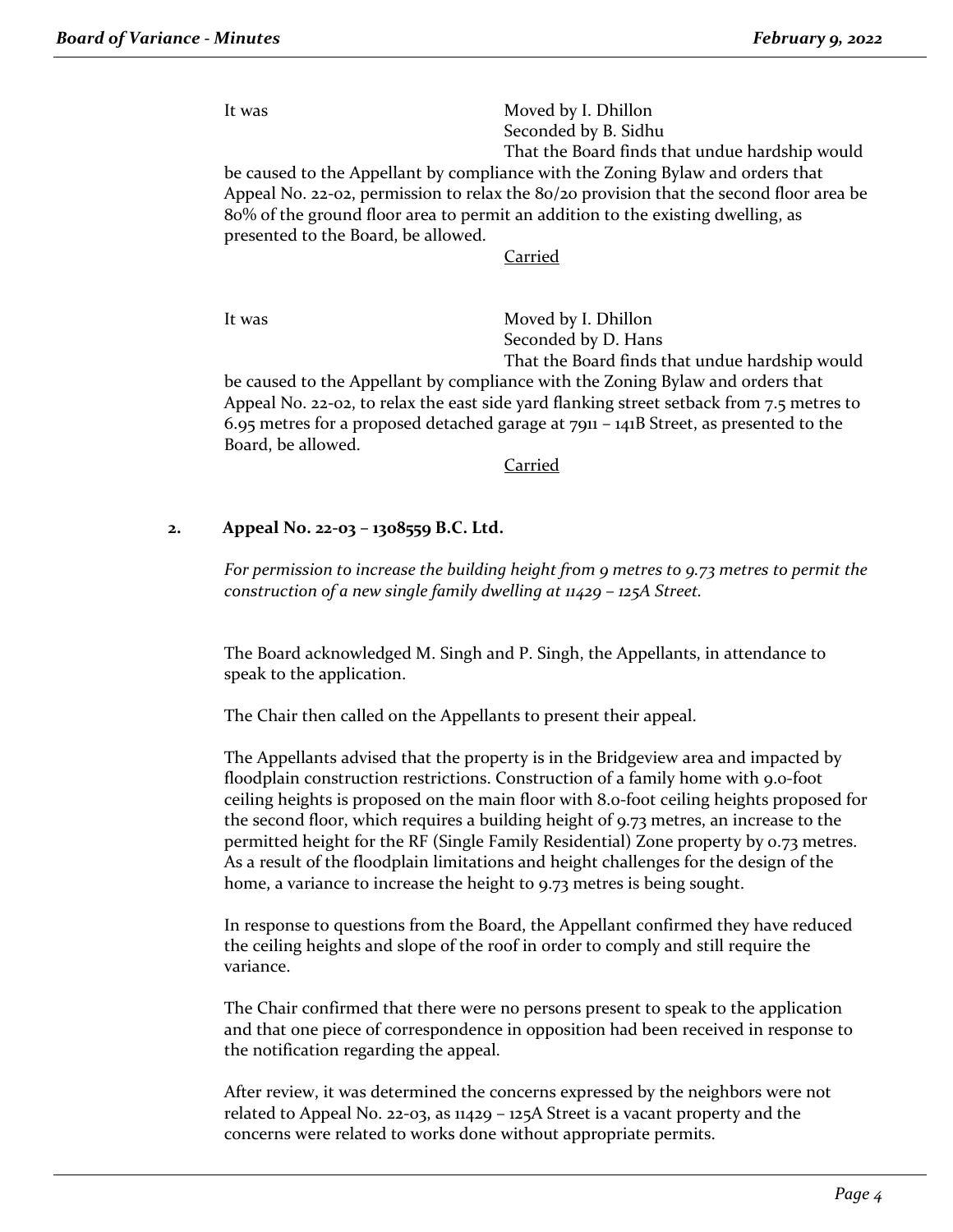In response to correspondence from the neighbours and further questions from the Board, the Appellant confirmed they are not the subject of the piece of correspondence that was received by the Board. The Appellants confirmed they have constructed another single family home in the Bridgeview Area but obtained all the necessary permits.

In reviewing photographs of the site and the floorplans, Members of the Board noted that undue hardship has been demonstrated as a result of the impact from the floodplain restrictions requiring the habitable space to be above the established floodplain level.

It was Moved by B. Sidhu Seconded by I. Dhillon That the Board finds that undue hardship would be caused to the Appellant by compliance with the Zoning Bylaw and orders that Appeal No. 22-02, to increase the building height from 9 metres to 9.73 metres to permit the construction of a new single family dwelling at 11429-125A Street, as presented to the Board, be allowed.

**Carried** 

### **D. OTHER BUSINESS**

### **1. Verbal Update: The 80/20 Rule and Floodplain Issues**

Staff advised that discussions are actively being held to review applications coming forward to the Board pertaining to the 80/20 Rule and floodplain issues. Staff are meeting with the General Manager, Planning and Development to further discuss these two items and there is interest to make changes to the Zoning Bylaw.

In response, Members of the Board advised they are interested and willing to participate in any staff driven meetings if appropriate.

#### **E. NEXT MEETING**

The next Board of Variance hearing is scheduled to be held on Wednesday, March 9, 2022, at 9:00 a.m.